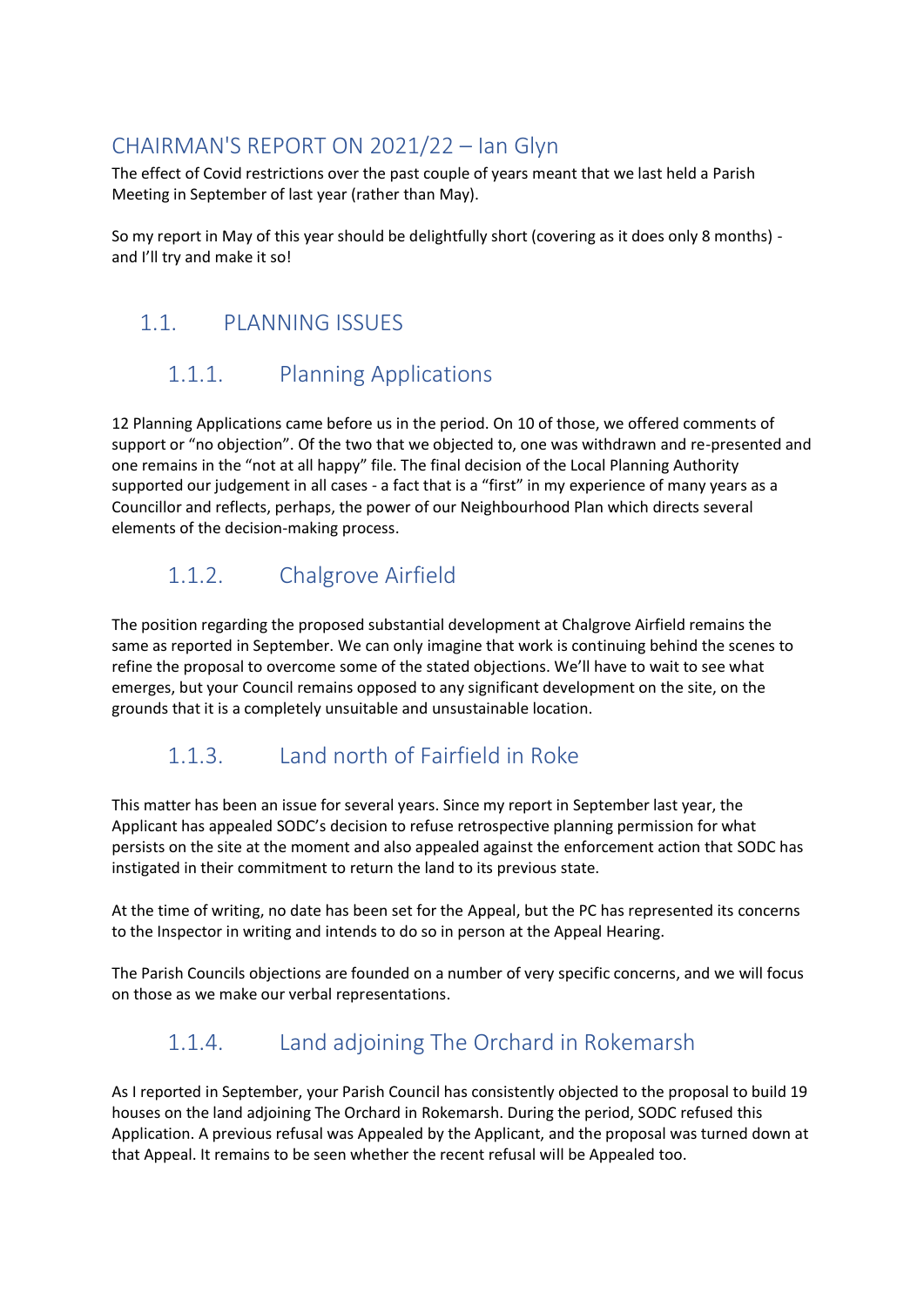# 1.1.5. Permitted development rights

The government have recently introduced the concept of permitted development rights under certain circumstances in the domestic environment. Permitted Development Rights do what they say on the tin so neither the Parish Council or the Local Planning Authority have little (or any) say on the proposed development.

There have been two such Planning Application in the Parish during the period and both have carried with them the baggage of a certain degree of neighbourly controversy and dissatisfaction.

The concept of permitted development rights alters the dynamics facing the Parish Council - it is a concept inspired by central government's desire to simplify the planning system - and it is clearly not without its ramifications in a local environment.

#### 1.1.6. General comment

I finish this section of my report by restating what I said in September in terms that "Your parish Council's decisions re Planning Applications before it is informed and directed by the Berrick Salome Neighbourhood Plan and driven by the belief that homeowners should be permitted to improve and alter their property so long as, by doing so, there is no detriment to the community".

# 1.2. OTHER MATTERS

#### 1.2.1. Thames Water

There were no incidences of foul water escape from the drains this winter. It remains to be seen whether this was as a result of recent remedial action by Thames Water (to stem ingress during times of high-water table) or whether the winter just gone was especially dry. Meanwhile (and until this matter is clearer) I suspect that Thames Water will stand their efforts in our behalf down.

# 1.2.2. The expansion of Benson towards Rokemarsh

The start of construction work on the Ben 3/4 development brings home in stark clarity the longterm effect on our Parish of this development. What we have yet to feel is the effect of extra traffic in our lanes as the houses on this site become occupied. But it is clear that the concern that drives the action we have and are taking to mitigate that effect is well founded.

# 1.2.3. Increasing Traffic Volumes and Speeds

In the context of the above the "traffic group" formed a few years ago under the auspices of the Parish Council have accelerated their activity and significant progress is being made in our effort to keep our lanes safe and pleasantly rural. Importantly, the fact that the politics of OCC has changed recently, with the arrival of a predominant Lib Dem presence, assists us in our quest since OCC are now very much more supportive of a 20-mph speed limit in environments like our Parish than was the previous Council.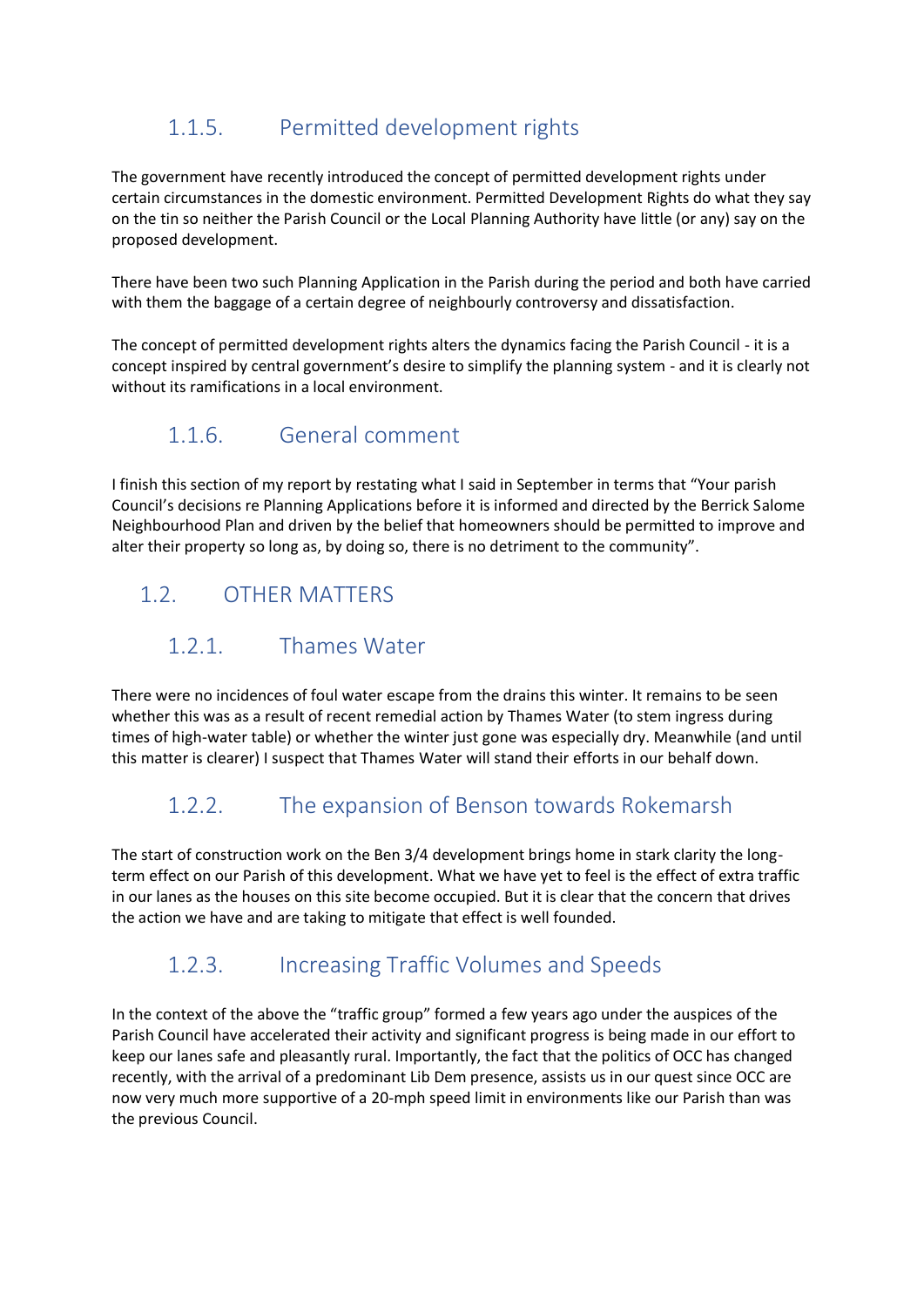Thus, the introduction of a 20-mph limit and the provision of "village gates" are now in progress and it is to be hoped that those initiatives together with other targeted action around the village hall will assist in reducing the speeds in our lanes and discouraging through traffic.

The decisions taken in this regard were canvassed throughout the Parish and a very significant majority of parishioners were in favour of the action being taken.

#### 1.2.4. Tree planting

The trees planted on the recreation ground are starting their life there - thanks to all involved. I understand that a quiet sitting area has been planned into the design and I hope this will be well used.

#### 1.2.5. Gigaclear cabling

The internet outage which we recently suffered (unconnected to any Parish activity) underlines the importance of each and every one of us protecting the integrity of the service by ensuring that no contractors for whom we are responsible unwittingly damage the cabling. I urge all parishioners to remind themselves of the route of the Gigaclear cabling. Details of the cabling can be found on the Parish Council website.

#### 1.2.6. Village Hall

Parishioners will have noted the laying of the hedge outside the village hall and the reconfiguration of the car park entrance. This is stage 1 of the work planned for the village hall to make it a more prominent and attractive element of the street scene with a view to informing passing traffic that they're in the midst of domesticity and should behave accordingly. Improvements to the landscaping of the roadside of the hall are ongoing.

Stage 2 of the improvement to the appearance and layout of the Hall is on hold at the moment pending clarity from the Bridge Club as to their future use of the Hall now that the constraints of Covid are starting to disappear into the history books.

# 1.2.7. Funding

The Parish Council remains committed to raising sufficient funds through the precept to enable it to undertake maintenance and improvement works within the Parish as required and, particularly, given the evident financial constraints within the District and County Councils. Over recent years the PC has built up reserves to create the ability so to do. In recent months some of these reserves have been expended on activity reported above but the PC remains in a very strong financial position given its likely needs going forward.

A significant reason for the continuing strength of the PC's financial position lies in the fact that a local charity (The Quarry Charity) has been generous in support of our activity, as have both our District and County Councillors via grants offered under their discretion. We are extremely grateful for this assistance.